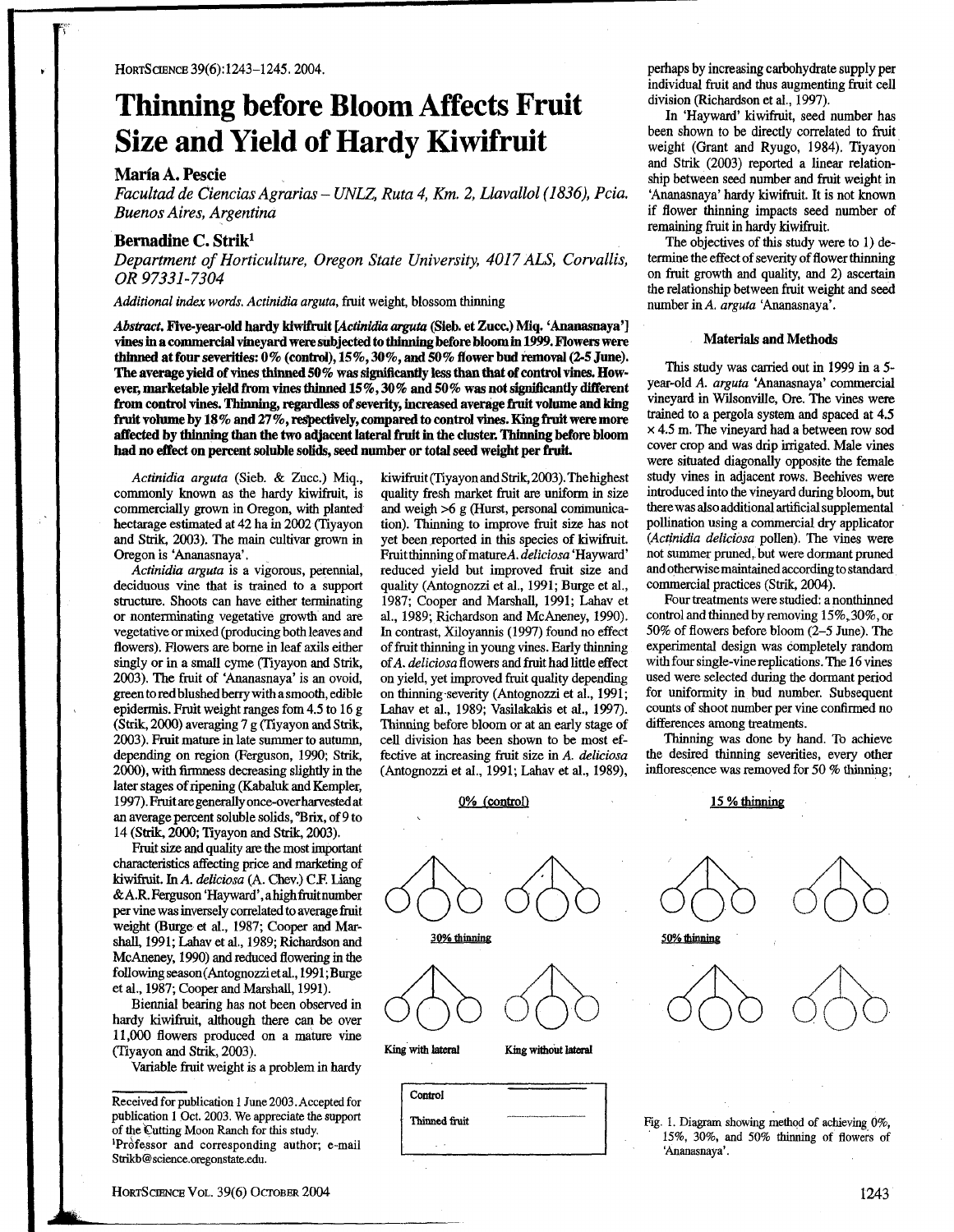Table 1. The effect of severity of flower thinning on yield and fruit quality of 'Ananasnaya' hardy kiwifruit in 1999.

| Prebloom                  | Total        | Marketable | Nonmarketable | Fruit           | Marketable            | King  | Fruit            | King         | Soluble             |
|---------------------------|--------------|------------|---------------|-----------------|-----------------------|-------|------------------|--------------|---------------------|
| thinning                  | vield        | vield      | vield         | wt <sup>2</sup> | fruit wt <sup>y</sup> | wť    | vol <sup>2</sup> | voľ*         | solids              |
| $(\%$ removed)            | (kg/vine)    | (kg/vine)  | (kg/vine)     | (g)             | (g)                   | (g)   | $\rm (cm^3)$     | $\rm (cm^3)$ | $\left( \% \right)$ |
| 0                         | $32.5 a^{*}$ | 27.2       | 3.8a          | 6.03 b          | 6.9c                  | 6.1 b | 4.4              | 4.3 b        | 15.1                |
| 15                        | 31.3 a       | 26.4       | 3.5a          | 6.86 a          | 7.4 <sub>bc</sub>     | 7.3a  | 5.1              | 5.5a         | 16.5                |
| 30                        | 24.4 ab      | 20.9       | 2.7ab         | 6.96 a          | 7.8 ab                | 7.2a  | 5.3              | 5.5 a        | 15.4                |
| 50                        | 18.7 b       | 16.2       | 1.6 b         | 7.14 a          | 8.3 a                 | 7.3a  | 5.2              | 5.4 a        | 15.5                |
| Significance <sup>v</sup> | 0.0372       | 0.074      | 0.039         | 0.015           | 0.016                 | 0.040 | 0.061            | 0.025        | 0.27                |

<sup>2</sup> Average fruit volume and weight, 30 subsamples per vine, n = 4. V =  $\pi L$  [(D1 + D2)/2]<sup>2</sup>/6.

'Average weight of <sup>100</sup> fruit per treatment vine, fruit diameter >12 mm.

King fruit = center fruit in cluster, 20 subsamples per vine.  $n = 4$ 

"Means followed by the same letter are not significantly different by protected LSD ( $P \ge 0.05$ ).

°P values are adjusted and are from the analysis of covariance with flower number as the covariate.

two lateral flowers were removed from every other inflorescence for 30% thinning, and one lateral flower was removed from every other inflorescence for  $15\%$  thinning (Fig. 1). The total number of flowers per vine was counted in the control vines. In the thinned vines, the number of flowers removed at thinning were counted and flowers left per vine were estimated. estimated. -

Data on shoot number per vine (after bud break) and trunk diameter (at 15 cm) were collected. Fruit length (taken from the point of pedicel attachment to the end of the persistant stylar column) and diameter (in each of two directions) were measured biweekly during fruit development on each treatment vine as follows: 10 fruit in each position within the inflorescence (king with lateral, king without lateral and a lateral in an unthinned inflorescence) were subsampled per vine on each sample date (Fig. 1). At harvest, a subsample of 10 fruit in each inflorescence position per vine (Fig. 1) was collected and individual fruit fresh weight, percent soluble solids, seed number and seed dry weight measured. Fruit volume was calculated using the formula:  $V=$  $\pi L$  [(D1 + D2)/2]<sup>2</sup>/6, where  $L =$  length in mm, Dl and D2 are the two diameters (widest and narrowest directions at fruit midpoint; cm), and  $V =$  volume (cm<sup>3</sup>).

Vines were harvested by hand on 5 Oct. 1999, when the average percent soluble solids reached commercial maturity. Total harvest per vine was weighed. Fruit were sorted into nonmarketable (<12 mmin diameter-a commercial standard-and overripe or soft fruit) and marketable (>12 mm), then counted and weighed by category. In addition, 100 marketable fruit were randomly subsampled and weighed for each vine and average weight of marketable fruit calculated. Two additional subsamples of 10 fruit per vine were collected to measure, in one subsample, fresh and dry weight and, in the second subsample, to determine percent soluble solids.

The seeds of 20 fruit (10 king fruit and 10 lateral fruit) from control vines and those thinned 50% were separated from the fruit pulp and dried (individually per fruit) at  $16^{\circ}$ C until at a constant dry weight.

Data were subjected to analysis of variance (ANOVA) using SAS (SAS Inst., 1990). Initial flowernumberpervine, shootnumberpervine, and trunk diameter were used as covariates. Linear regression was used to determine the relationship between thinning severity and yield, fruit volume and fruit weight.

#### Results and Discussion

There was ahigh variability in yield within treatments (among replications), especially in control vines. Yield variability amongst vines or reps was reduced by thinning (data not shown). Variability in vine performance has also been reported in A. deliciosa for yield and fruit size (Lai et al., 1989; Lawes et al., 1986; Woolley et al., 1988).

Shoot number per vine and trunk diameter were not effective covariates for yield or other variables. However, the initial numberof flowers was an effective covariate to determine the effect of thinning severity on all variables except marketable fruit weight and percent soluble solids . The following results are presented with data analyzed using the number of flowers as a covariate.

The average yield per vine, percentage of marketable fruit (84%), and average marketable fruitweightoncontrolvines (Table 1) were similar to those reported by Tiyayon and Strik (2003). Flower thinning vinesby 50% reduced yieldsignificantly from controlvines and from those thinned 15% (Table 1). In A. deliciosa, Burge et al. (1987) found a significant reduction in yield  $(35\%)$  in vines thinned 50% at full bloom. Lahav et al. (1989) reported the highest yield but lowest average fruit weight in control `Hayward' vines. In ourstudy, the response of vines to thinning severity was linear for yield  $(y= 29.31x + 33.68; r^2 = 0.275; P = 0.0001)$ . Although thinning, on average, significantly reduced total yield, there was no significant

effect on marketable yield  $(P = 0.074$ ; Table 1) . In general, thinning led to a reduction in nonmarketable yield or the quantity of fruit <12 mm in diameter (Table 1) . There was no effect of thinning on the weight of overripe fruit ( $P = 0.44$ , data not shown).

There was a positive linear relationship between yield and fruit number per vine (Fig. 2;  $y = 4.0976 + 0.0049$  x;  $r^2 = 0.9217$ ;  $P =$ 0.0001) . However, as fruit number increased, average fruit weight decreased linearly (Fig. 2;  $y = 7.3989 + 0.0003$  x;  $r^2 = 0.2981$ ;  $P =$ 0.0441) . Tiyayon and Strik (2003) reported no effect of flower number in control vines on percent fruit set. The general relationships betweenfruitnumberandyield andfruitweight were similar to those found in A. deliciosa (Antognozzi et al., 1991; Burge et al., 1987; Cooper and Marshall, 1991; Lahav et al., 1989; Richardson and McAneney, 1990).

Thinning before bloom, on average, significantly increased marketable fruit weight (14%) and king fruit weight (19%) compared to control vines (Table 1). The highest fruit weight occurred in vines thinned 50%, which also had the lowest yield (Table 1). In A. deliciosa, Burge et al. (1987) reported a 5% and 14% increase in the mean fruit weight with 25% and 50% of the flowers removed, respectively. In 'Cox Orange Pippin' apple, thinning by 15%, 33%, and 53% resulted in 14%, 30%, and 19% fruit weight gain, respectively (Knight, 1980). Similar results were also found by Antognozzi et al. (1991) in A. deliciosa, where fruit thinning, regardless of



Fig. 2. The relationship between crop load (fruit number per vine) and yield and average fruit weight of 'Ananasnava'.